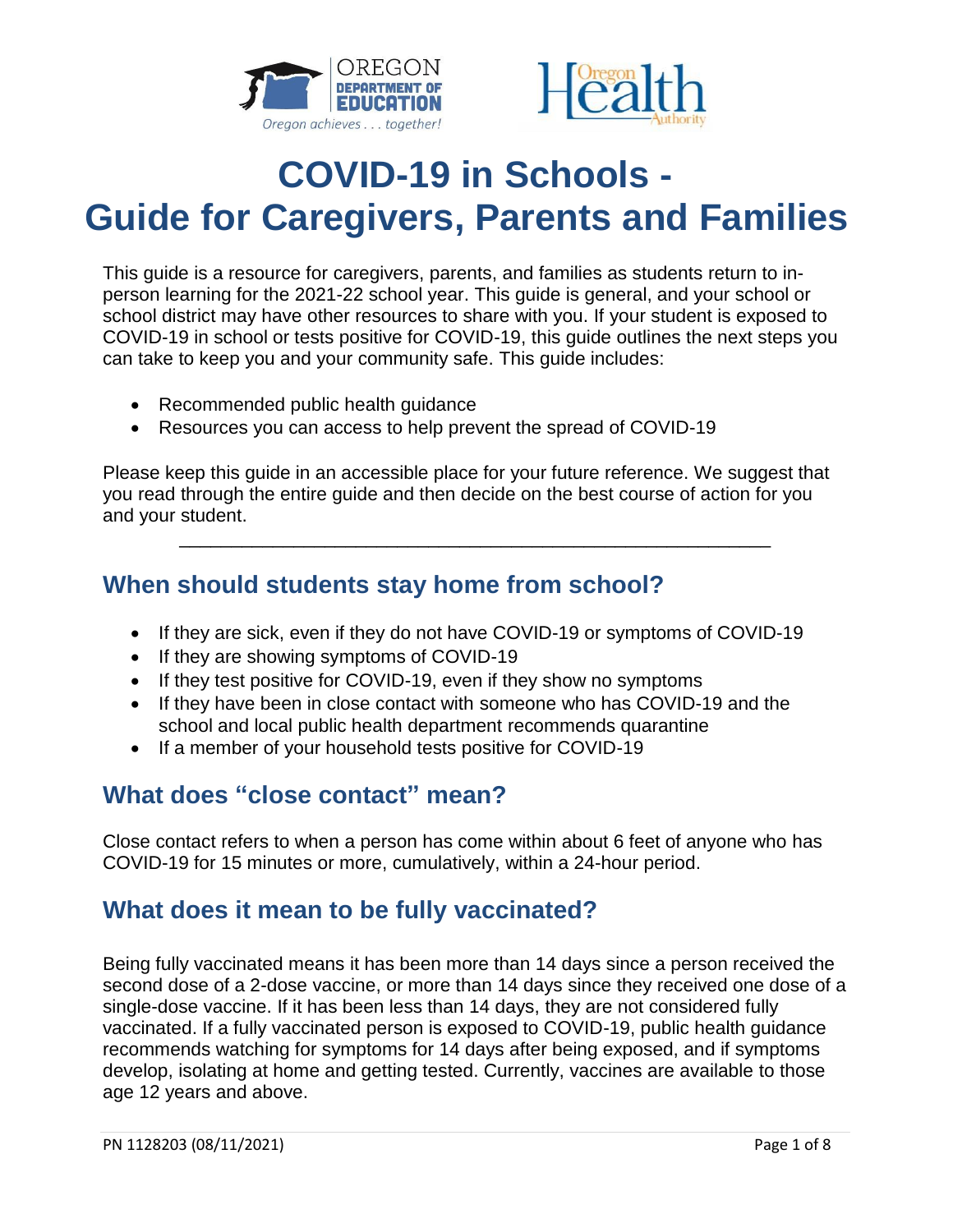# **How do I know if my student was in close contact with someone at school who has COVID-19, or if my student has tested positive for COVID-19 in school?**

The school will notify you if your student comes in close contact with someone who has COVID-19, or if your student has tested positive. The school will not share the identity of the individual who has COVID-19.

If your student:

- Is exposed to COVID-19 in school, and the school and local public health department has recommended quarantine, your student will be asked to stay at home. If your student is asked to quarantine, you may get a call from your local health department. If your child is 15 years or older, they may ask to talk to your child directly.
- Receives a positive test for COVID-19 in school, they will be asked to isolate at home.

If either of these situations occur, you can anticipate working with your school or district to arrange distance learning. *The Philomath school that your student attends will send you a letter detailing quarantine dates and how to access distance learning.*

For more information about school guidance and protocols, visit Oregon Department of Education's website: Oregon Department of Education - [Ready Schools, Safe Learners \(RSSL\) 2021-22](https://www.oregon.gov/ode/students-and-family/healthsafety/Pages/RSSL-Guidance.aspx)  **[Guidance](https://www.oregon.gov/ode/students-and-family/healthsafety/Pages/RSSL-Guidance.aspx)** 

## **What does it mean to be exposed to COVID-19 at school?**

Exposure means that a student has close contact for longer than 15 cumulative minutes in 24 hours with someone who has COVID-19. If a student is diagnosed with COVID-19, the school will work with local public health officials to determine who was exposed and the need for quarantine.

An exception from quarantine is permitted if students are at least three feet apart in the classroom and they are wearing a face covering. In this situation, students who are in close contact with another student with COVID-19 don't need to quarantine unless they have symptoms. This doesn't apply to students who were exposed to infected teachers, staff, or adults in a classroom, even if everyone was masked.

# **What do isolation and quarantine mean?**

Isolation and quarantine are actions that help stop the spread of COVID-19 and keep people safe.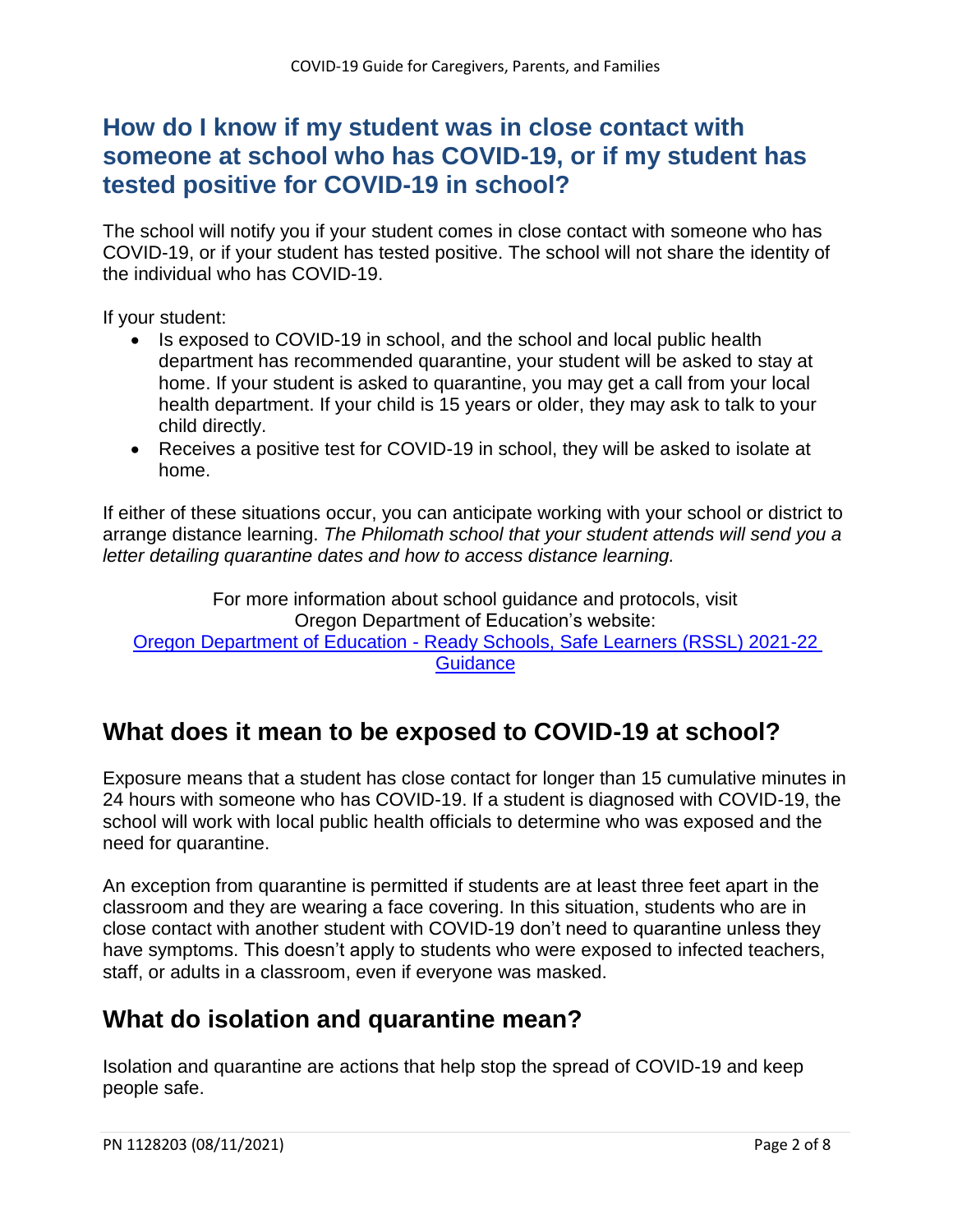**Isolation** means that someone who has tested positive for COVID-19 stays home and stays away from other people in their home as much as possible. If your student, or anyone else in your home, tests positive for COVID-19, we ask that they follow isolation guidelines, including any specific instructions from the local public health department.

Generally, isolation will involve:

- Staying at home for 10 days after symptoms appeared, AND remaining home until they have been fever-free for 24 hours without using fever-reducing medications, and other symptoms have improved. During this time, individuals isolating will need to stay away from other people in the home as much as possible. They may stay alone in a bedroom or in another part of the home and use their own bathroom, as much as possible. It also helps to reduce the spread by staying out of areas of the house where people gather, such as the living room or kitchen.
- Having one person to care for the individual with COVID-19, if possible. This caretaker should keep 6 feet of distance from other people in the house as much as possible, wear a face covering, and wash their hands often.
- Having other members of the same household stay home for 14 days, as they are considered close contacts. This is called **quarantine.**

**Quarantine** means keeping someone who might have been exposed to COVID-19 away from others outside their home. A person can spread COVID-19 before they have symptoms. Quarantine reduces the risk of accidentally spreading the virus to other people. If members of the same household have not directly been in close contact with someone who has COVID-19, and they are not showing symptoms, they do not need to quarantine.

If your student, or anyone else in your home, has come into close contact with someone who has COVID-19, we ask that they follow quarantine guidelines, including any specific instructions from the local public health department. Generally, quarantine will involve:

- Staying home for the 14 days following a close contact with someone who has COVID-19, monitoring health and watching for symptoms.
- Staying away from others, especially those with high risk of getting very sick from COVID-19. This means not participating in any activities outside the home.
- Having one person to care for the individual in quarantine, if possible. The caregiver should keep their distance from other people in the house as much as possible and use a face covering, stay 6 feet apart as much as possible, and wash their hands often.

People who are vaccinated and have come into close contact with someone who has COVID-19 do not need to quarantine if they meet the following criteria:

- They are fully vaccinated, meaning they have received both doses of a two-dose vaccine, or one dose of a single-dose vaccine, AND it has been more than 14 days since completing the vaccine series.
- They have not shown symptoms since being exposed to COVID-19.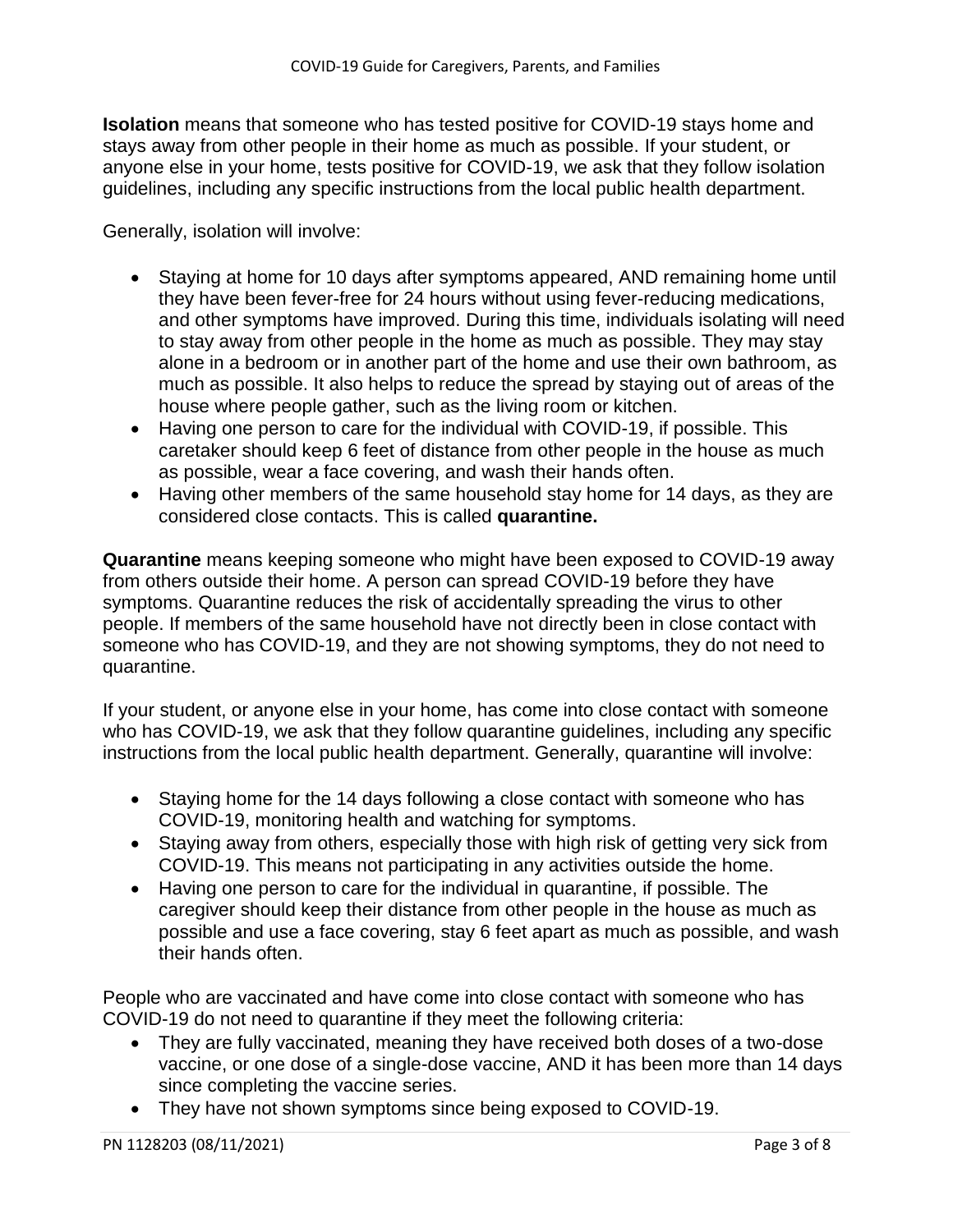Public health guidance recommends that fully vaccinated people still watch for symptoms of COVID-19 for 14 days after being exposed, and if symptoms develop, isolating at home and getting tested.

It may be difficult to isolate or quarantine in the manner described here, so we encourage all households to follow this guidance as best they can. If you need support to follow these guidelines, please call 2-1-1 or visit [211info.org](https://www.211info.org/)

## **What are the symptoms of COVID-19?**

People with COVID-19 can have a wide range of symptoms, ranging from mild to severe. Symptoms may appear 2-14 days after being exposed to the virus. However, it is still possible for someone with no symptoms to be able to spread the virus. Students displaying "primary" COVID-19 symptoms will be required to stay home from school.

The "non-primary" COVID-19 symptoms may occur with other illnesses, in addition to COVID-19. *Note*: *Nasal congestion and headache or more common with the Delta variant of Covid-19 than with previous variants.*

If a student shows any one of the primary symptoms at school, the school will send them home. Headaches and nasal congestion will be evaluated case-by-case. *Per previous norovirus guidelines, students with vomiting or diarrhea should not be at school until symptom-free for 24-48 hours.* 

#### **Primary symptoms of COVID-19:**

- Cough
- Fever of 100.4 degrees Fahrenheit or higher
- Chills
- Shortness of breath
- Difficulty breathing
- New loss of taste or smell

#### **Non-primary symptoms of COVID-19:**

- Fatique
- Muscle or body aches
- Headache
- Sore throat
- Nasal congestion or runny nose
- Nausea or vomiting
- Diarrhea

If you are looking for information about getting tested for COVID-19, visit the Oregon Health Authority's COVID-19 testing website: [COVID-19 Testing In Oregon \(govstatus.egov.com/or-oha-covid-19-testing\)](file://///pubs/pubNAS/!%20INACTIVE%20PROJECTS/OHA/Public%20Health/Coronavirus-19/PN%201128203%20Guidance%20for%20Caregivers,%20Parents,%20Families/JIC1251%204.15.2021/Working/govstatus.egov.com/or-oha-covid-19-testing)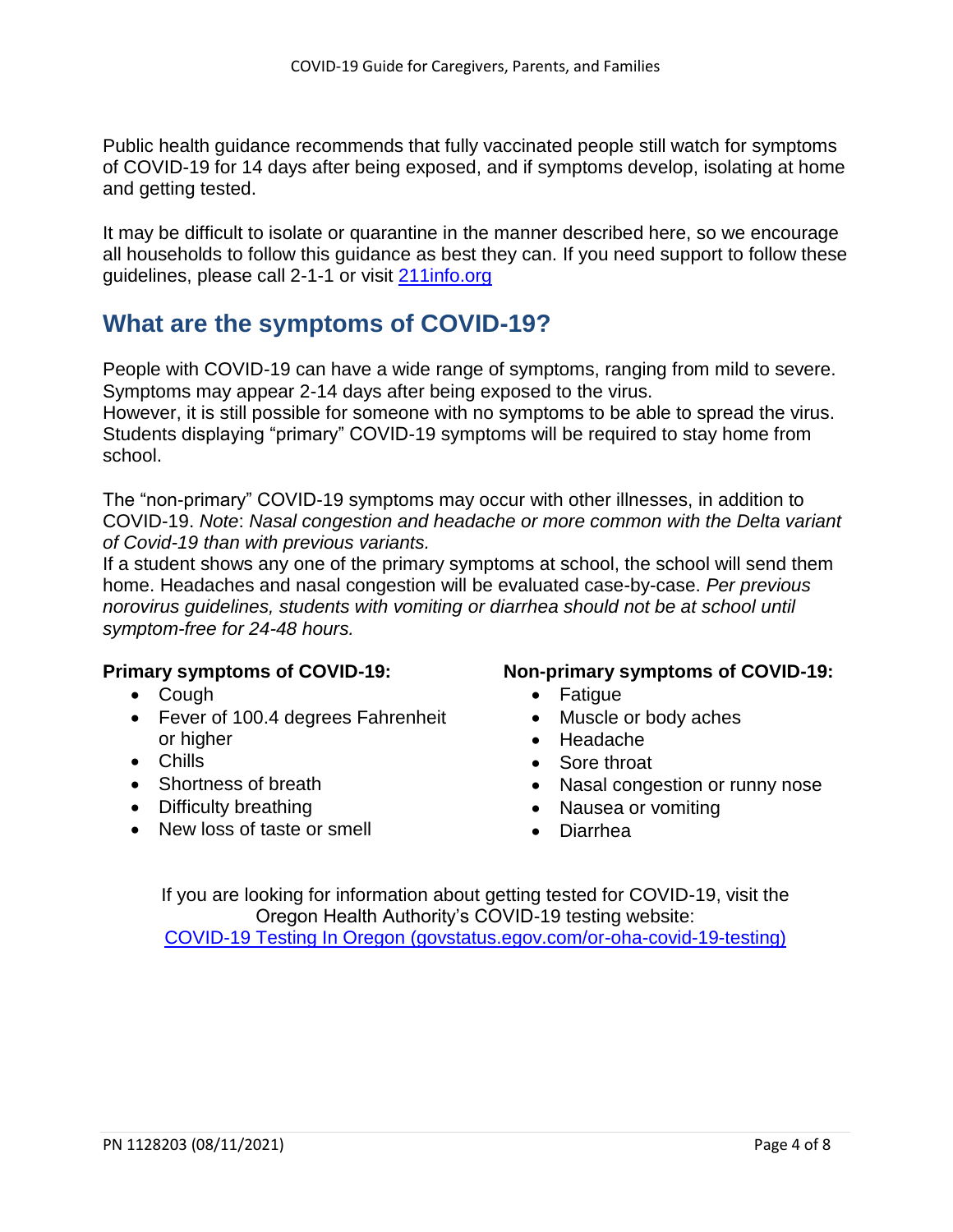



# **If a student has been in close contact with someone who has COVID-19 and is going to quarantine, how long should they do so?**

We ask they quarantine at home for 14 days after they were last exposed. In some cases, the local public health department may provide other recommendations for quarantine. A quarantine period happens as follows:

- **Day 0**: Date of exposure, and quarantine period begins
- **Day 1**: First day of quarantine period
- **Days 2-14:** Continue quarantine
- **Day 15 or later**: Return to school

If individuals develop symptoms of COVID-19 during quarantine, we ask that they begin isolating within the home for 10 days, starting from the day they first showed symptoms.

If you are looking for information about getting tested for COVID-19, visit: [COVID-19 Testing In Oregon](file:///C:/Users/OR0178767/AppData/Local/Microsoft/Windows/INetCache/Content.Outlook/EONE2KHA/govstatus.egov.com/or-oha-covid-19-testing) [\(govstatus.egov.com/or-oha-covid-19-testing\)](https://govstatus.egov.com/or-oha-covid-19-testing)

## **If a student tests positive for COVID-19 and is going to isolate, how long should they do so?**

If they have symptoms of COVID-19, we ask they isolate at home for 10 days after symptoms started AND they have been fever-free for 24 hours (without the use of feverreducing medication), with other symptoms improving. If they do not have symptoms, we ask they isolate at home for 10 days, starting after the date of their positive test. A negative test is not needed to return to school. An isolation period happens as follows:

- **Day 0**: Symptoms start, and isolation period begins
- **Day 1**: First day of isolation period
- **Days 2-10**: Continue isolation
- **Day 11 or later**: Return to school if they have been fever-free for 24 hours (without the use of fever-reducing medication) and other symptoms have improved.

# **My student has been fully vaccinated, do they still need to quarantine?**

If your student has been exposed to someone with COVID-19 and is fully vaccinated, they do not need to quarantine. We ask that they still watch for symptoms of COVID-19 for 14 days after their exposure, and if they develop symptoms, we ask they isolate and seek testing.

PN 1128203 (08/11/2021) 2012 12:00:00 Page 1 of 8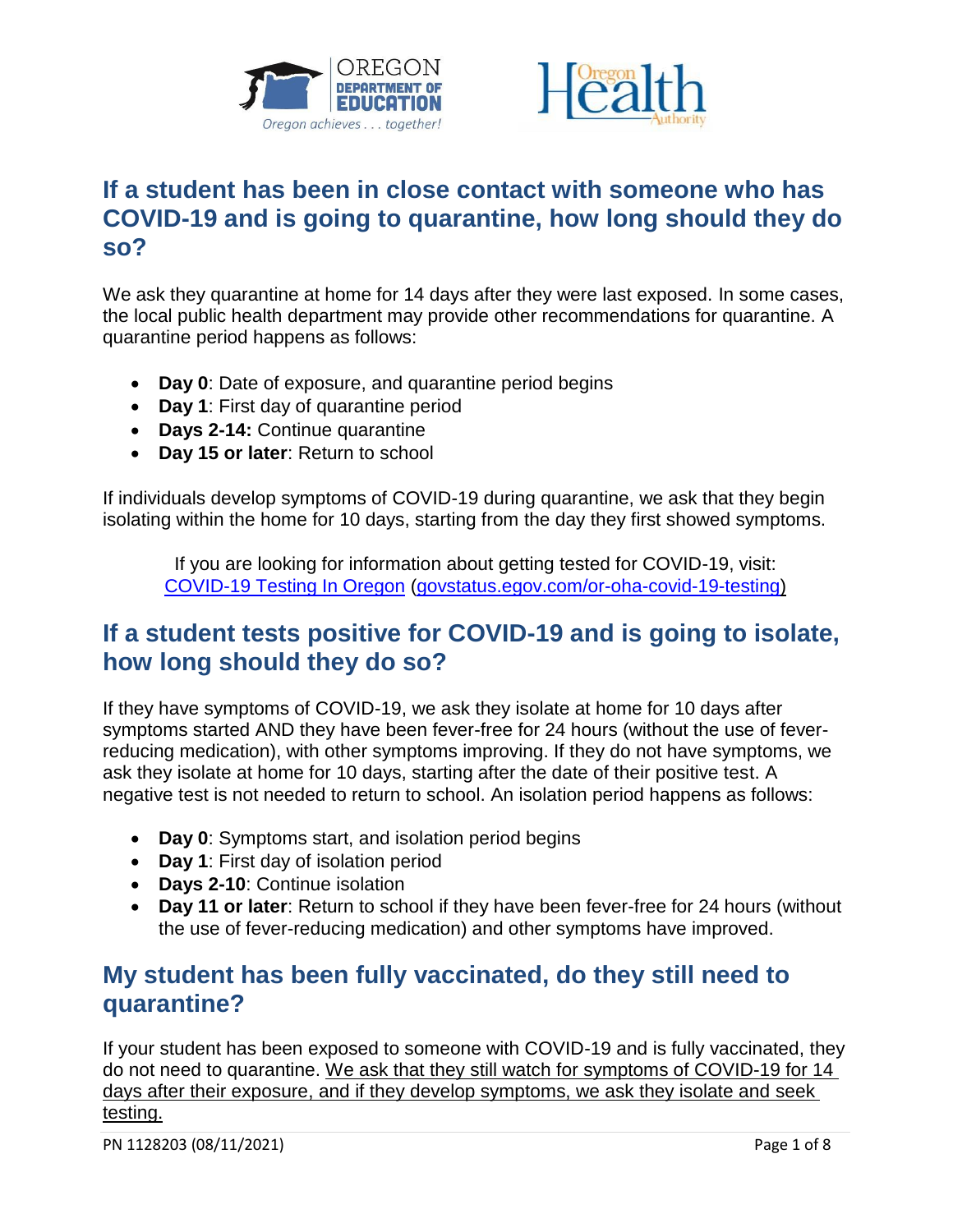# **Should I also stay home if my student is going to quarantine?**

If you, or other household members, were not exposed to the person with COVID-19, quarantine is not needed if your student remains healthy. If anyone in your household gets sick during the quarantine period, we ask that other household members follow regular quarantine guidance, starting from the day the person who is sick first showed symptoms.

If you are looking for information about getting tested for COVID-19, visit the Oregon Health Authority's COVID-19 testing website: [COVID-19 Testing In Oregon \(govstatus.egov.com/or-oha-covid-19-testing\)](file://///pubs/pubNAS/!%20INACTIVE%20PROJECTS/OHA/Public%20Health/Coronavirus-19/PN%201128203%20Guidance%20for%20Caregivers,%20Parents,%20Families/JIC1251%204.15.2021/Working/COVID-19%20Testing%20In%20Oregon%20(govstatus.egov.com/or-oha-covid-19-testing))

#### **What if my student tests positive for COVID-19 but does not show symptoms?**

Since it is possible for someone without symptoms to still spread the virus, we ask that they isolate at home and stay away from others in the home for 10 days. Everyone else who lives in the house is considered a close contact.

We ask that other members of the house quarantine at home for at least 14 days, following regular quarantine guidance. It is possible for them to develop COVID-19 during these 14 days and staying home stops them from spreading the virus in school and other places without knowing it.

## **What if someone in our household has COVID-19, but my student is not sick?**

We ask that your student stay home for 14 days (quarantine) in case they get sick with COVID-19. Public health guidance recommends other members of the household also quarantine for 14 days to avoid possibly spreading the virus to others outside the home. The ill person will need to isolate. *Note: Benton County requires students to stay home 14 days after last close contact with a person who has Covid-19. In some households, where it may be difficult to avoid contact with a positive family member, quarantine may last longer than 14 days.* 

If your student is fully vaccinated or has been Covid-19 positive in the previous 90 days, they do not need to quarantine.

## **If my student came into close contact with someone who has COVID-19 but receives a negative test, can they go back to school?**

If the test result is negative, we ask that your student still stay home for the full 14-day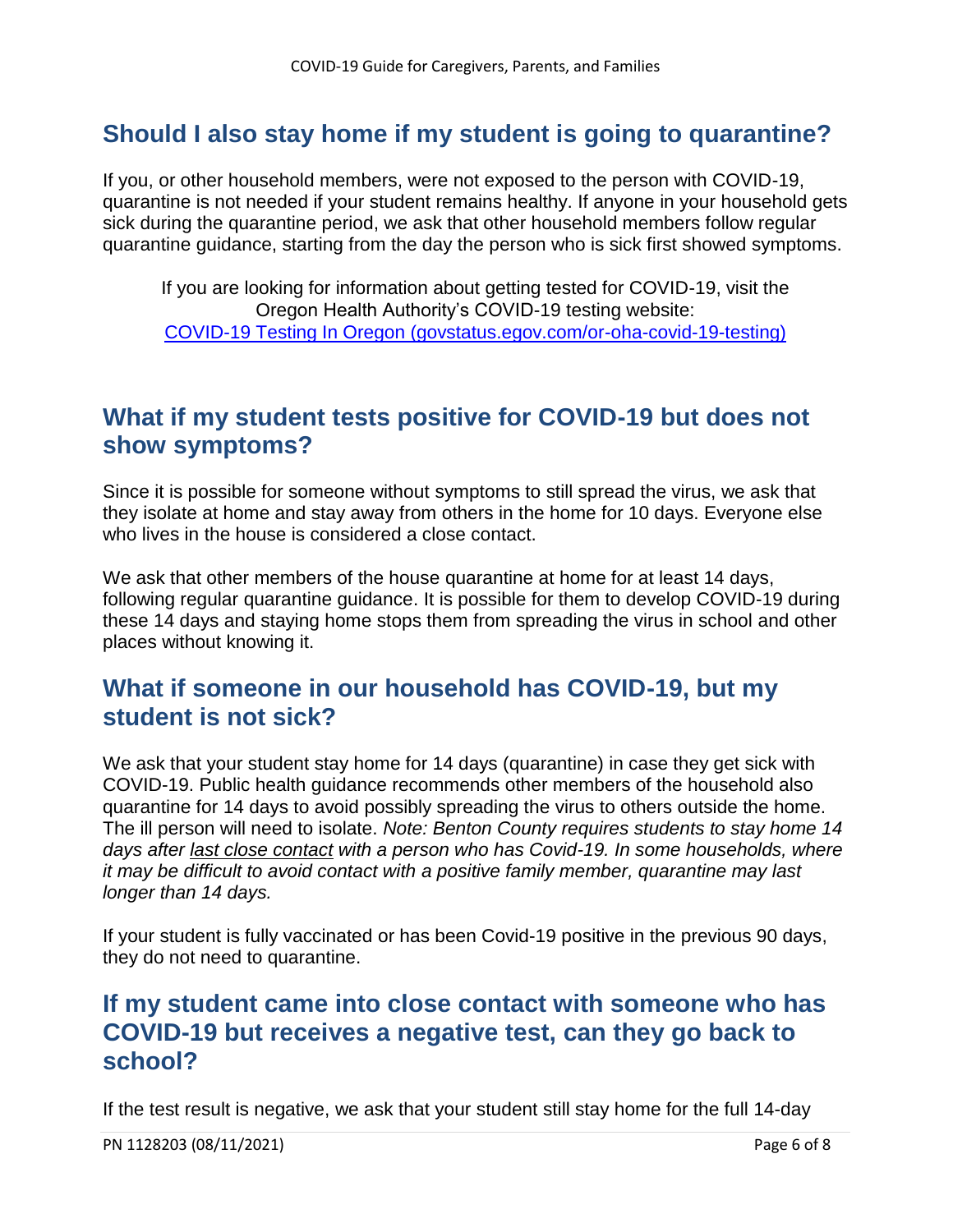quarantine period. It is possible they could still get sick, and if your student has COVID-19 but is not showing symptoms, staying home will greatly reduce the risk of spreading it to other people.

If your student is fully vaccinated and has received a negative test after coming into close contact with someone who has COVID-19, they do not need to stay at home. If your student is showing primary COVID-19 symptoms but has tested negative, we ask they continue to stay home until they have been fever-free for 24 hours and other symptoms have improved.

# **What is an example of how quarantine and isolation might go?**

- **Day 0**: You are notified that your student is exposed to someone who has COVID-19.
- **Day 1**: Your student begins the quarantine period, staying home for 14 days and not leaving the house.
- **Days 2 through 4**: Your student is quarantining at home and remains healthy.
- **Day 5**: Your student gets symptoms of COVID-19.
- **Day 6**: Since your student has symptoms, they now switch to isolation and stay away from other people in the house for 10 days from today.
- **Day 14**: Your student is feeling better but continues to isolate at home, staying away from others in the house.
- **Day 15**: The 10-day isolation continues until the end of day 15.
- **Day 16 or later**: Your student no longer needs to isolate at home and can return to school.

# **How can I talk with children about staying home from school and about COVID-19?**

Children are naturally curious. The closing of schools affects children directly. As a result, they will likely have many questions about what the virus is, why schools are closed and why they have limited access to friends and family.

When speaking with children it is important to do the following:

- Reassure children that you are doing everything that you can to keep them safe.
- Do your best to stay calm and remain reassuring. Children will respond to what you say and how you say it.
- Make sure that children know that they can come to you when they have questions. Make time to speak with them, and have that time be as uninterrupted as possible.
- Be honest with them. When accurate information isn't available, children often think of the worst-case scenario. Don't ignore their concerns, but explain that some people have COVID-19. Let them know that schools are closed to slow the spread of the virus across the state, not necessarily because there are cases in their school.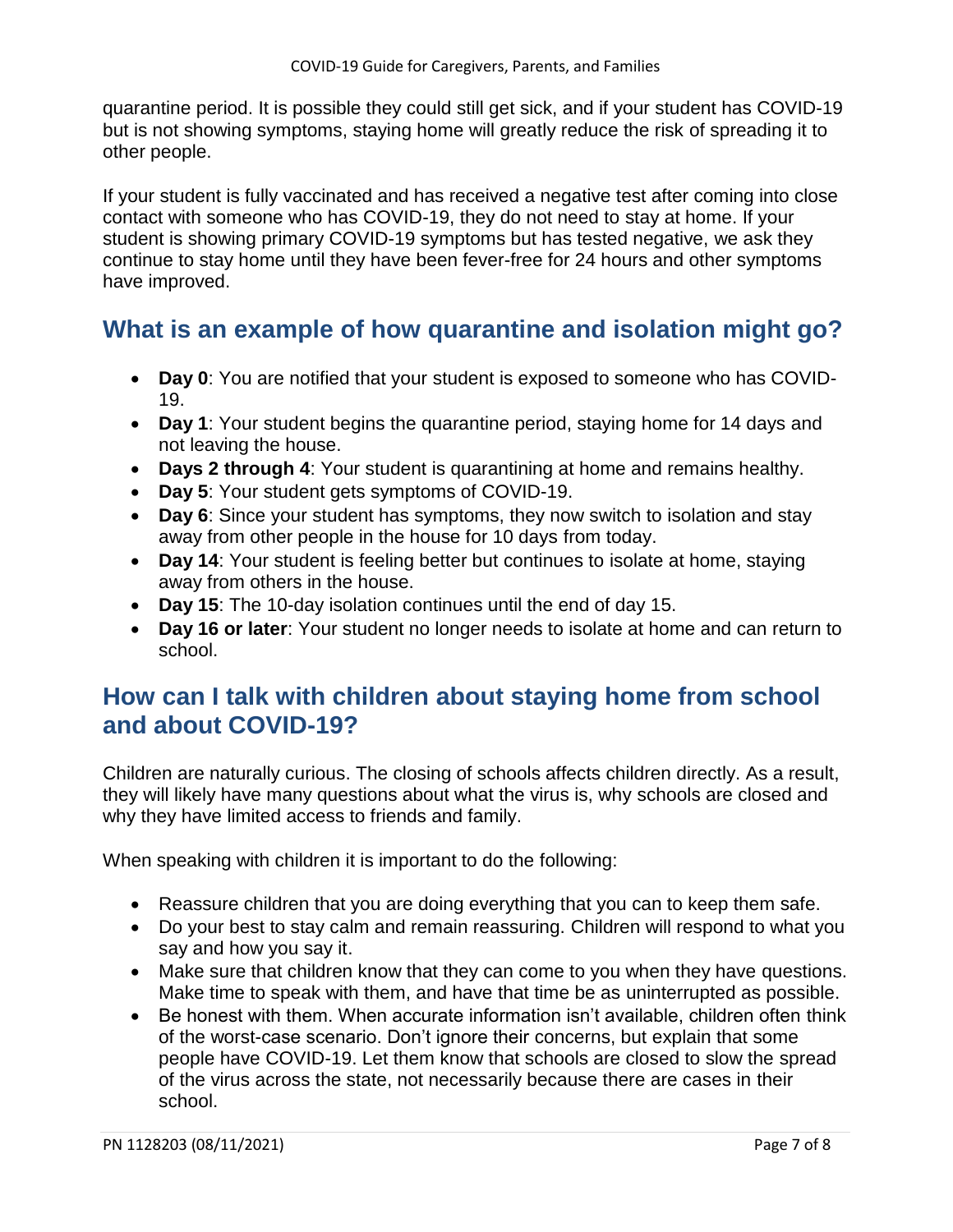- Avoid language that may lead to blame or stigma. Remind them that the virus can make anyone sick regardless of their race or age.
- Pay attention to what children hear on the television or radio and what they see online. Make sure to vary what they are seeing and hearing and encourage them to practice a digitally healthy lifestyle. Too much information focused on COVID-19 can cause children to experience anxiety or panic.
- Teach children everyday actions to stop the spread of germs, like how to wash their hands and appropriate physical distancing behavior.
- Provide information that is honest, accurate and age appropriate. Make sure that you have conversations about things other than COVID-19.
- Keep yourself and your family safe by staying home when you're sick, covering your coughs and sneezes with a tissue, washing your hands often with soap and water and cleaning frequently touched surfaces and objects. Let children know that they play a very important role in preventing the spread of COVID-19.

For more information on how to talk with your children, visit: Oregon Department of Education – [How to Talk with Children About the Coronavirus](https://www.oregon.gov/ode/students-and-family/healthsafety/Documents/6.%20How%20to%20Talk%20With%20Children%20About%20the%20Coronavirus.pdf)